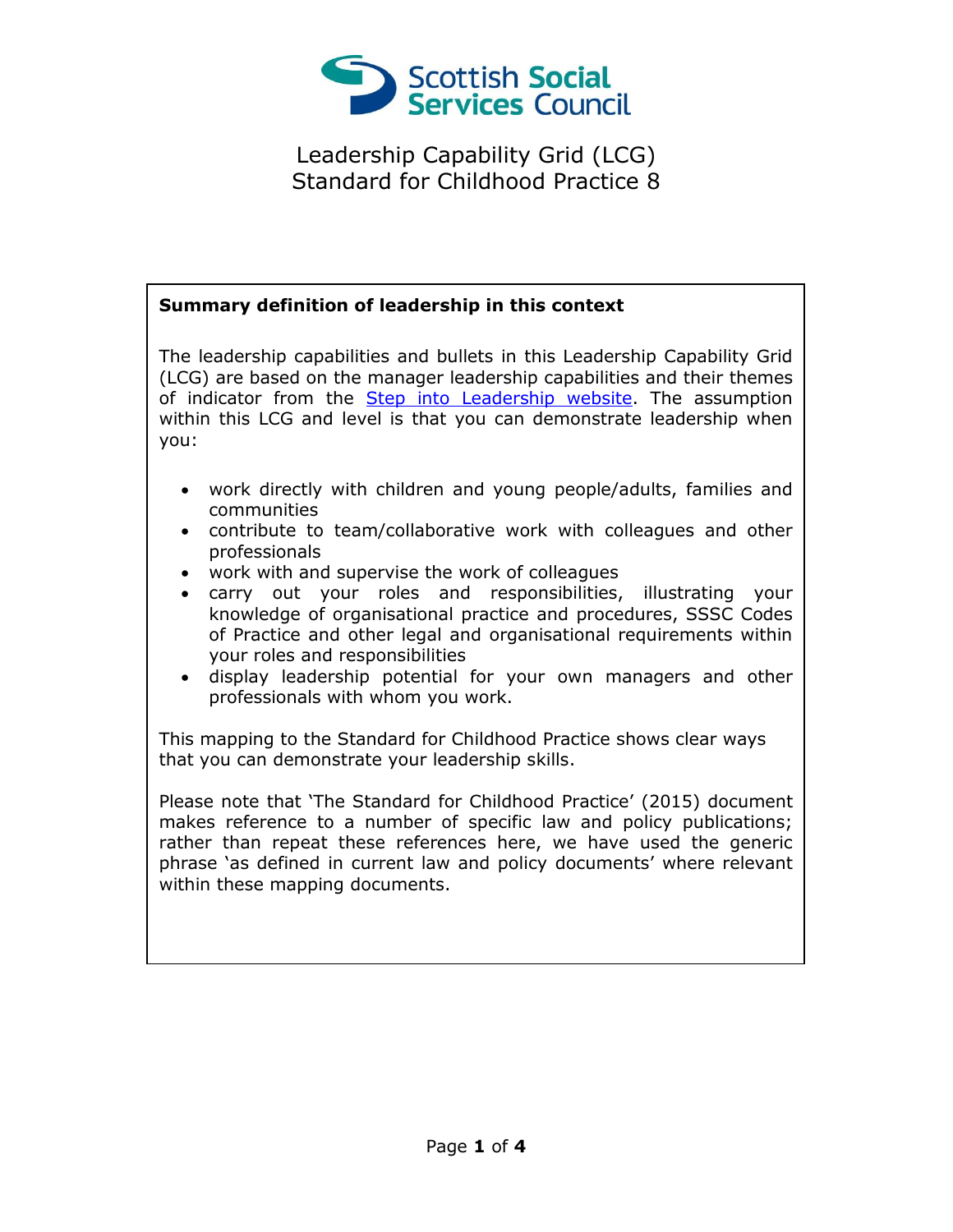

٦

| Leadership<br>capabilities                   | When you have a broad and integrated knowledge and<br>understanding of the scope and nature of relevant<br>organisational frameworks and their ongoing development,<br>you can demonstrate leadership capabilities by:                                                                                                                                                                                                                                                                                                                                                            |
|----------------------------------------------|-----------------------------------------------------------------------------------------------------------------------------------------------------------------------------------------------------------------------------------------------------------------------------------------------------------------------------------------------------------------------------------------------------------------------------------------------------------------------------------------------------------------------------------------------------------------------------------|
| <b>Vision</b>                                | Providing a vision for those with whom you work and your<br>organisation when you:                                                                                                                                                                                                                                                                                                                                                                                                                                                                                                |
|                                              | See how best to make a difference when:                                                                                                                                                                                                                                                                                                                                                                                                                                                                                                                                           |
|                                              | understanding the power of reflection on evidence to drive<br>$\bullet$                                                                                                                                                                                                                                                                                                                                                                                                                                                                                                           |
|                                              | innovation and change (8.3)                                                                                                                                                                                                                                                                                                                                                                                                                                                                                                                                                       |
| Self-<br>leadership                          | Displaying self leadership when you:<br>Demonstrate and adapt leadership when:                                                                                                                                                                                                                                                                                                                                                                                                                                                                                                    |
|                                              | showing an understanding of the principles that underpin<br>$\bullet$<br>organisational frameworks and policy statements in the service and<br>consequently be able to encourage enjoyment, challenge, choice<br>and relevance of provision for children and young people while<br>responding to and supporting the requirements of families (8.1)<br>demonstrating informed knowledge of current innovations in<br>$\bullet$<br>framework and programme development and of how these may be<br>integrated into practice (8.2)                                                    |
|                                              | Improve own leadership when:                                                                                                                                                                                                                                                                                                                                                                                                                                                                                                                                                      |
|                                              | understanding the power of reflection on evidence to drive                                                                                                                                                                                                                                                                                                                                                                                                                                                                                                                        |
|                                              | innovation and change (8.3)                                                                                                                                                                                                                                                                                                                                                                                                                                                                                                                                                       |
|                                              | Enable intelligent risk taking management when:<br>showing an understanding of the principles that underpin<br>organisational frameworks and policy statements in the service and<br>consequently be able to encourage enjoyment, challenge, choice<br>and relevance of provision for children and young people while<br>responding to and supporting the requirements of families (8.1)<br>Demonstrate and promote resilience management when:<br>showing an understanding of the principles that underpin<br>organisational frameworks and policy statements in the service and |
|                                              | consequently be able to encourage enjoyment, challenge, choice<br>and relevance of provision for children and young people while<br>responding to and supporting the requirements of families (8.1)                                                                                                                                                                                                                                                                                                                                                                               |
| <b>Motivating</b><br>and inspiring<br>others | Motivating and inspiring others when you:<br>Inspire people by personal example when:<br>showing an understanding of the principles that underpin<br>$\bullet$<br>organisational frameworks and policy statements in the service and<br>consequently be able to encourage enjoyment, challenge, choice<br>and relevance of provision for children and young people while<br>responding to and supporting the requirements of families (8.1)<br>demonstrating informed knowledge of current innovations in                                                                         |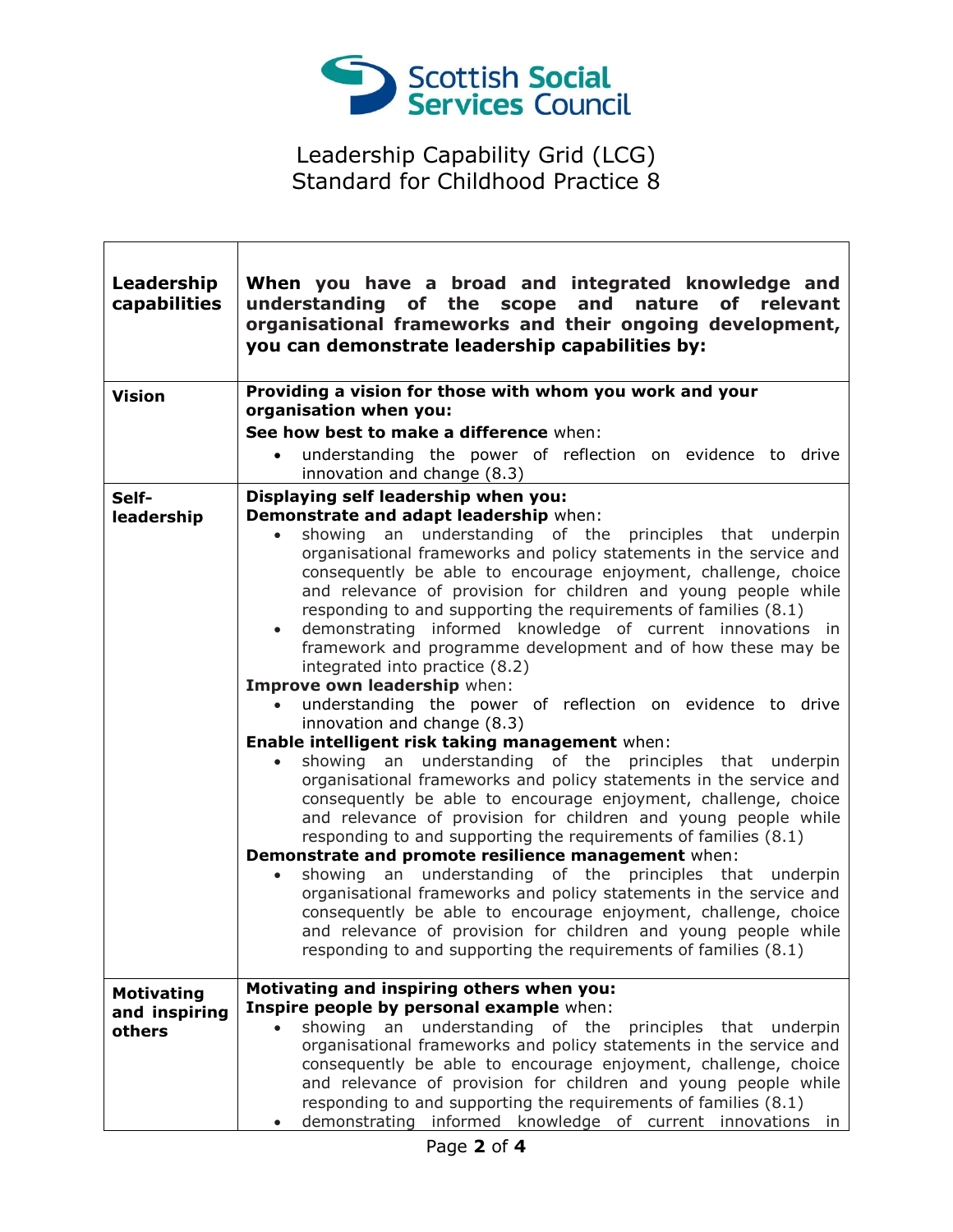

|                      | framework and programme development and of how these may be<br>integrated into practice (8.2)                                                                                                                                                                                                                                                                                                                                                                                                                                                                                                                                                                                                                                                                                                                                                                                                                                                                                |
|----------------------|------------------------------------------------------------------------------------------------------------------------------------------------------------------------------------------------------------------------------------------------------------------------------------------------------------------------------------------------------------------------------------------------------------------------------------------------------------------------------------------------------------------------------------------------------------------------------------------------------------------------------------------------------------------------------------------------------------------------------------------------------------------------------------------------------------------------------------------------------------------------------------------------------------------------------------------------------------------------------|
|                      | Drive the creation of a learning and performance culture when:                                                                                                                                                                                                                                                                                                                                                                                                                                                                                                                                                                                                                                                                                                                                                                                                                                                                                                               |
|                      | showing an understanding of the principles that underpin<br>$\bullet$<br>organisational frameworks and policy statements in the service and<br>consequently be able to encourage enjoyment, challenge, choice<br>and relevance of provision for children and young people while<br>responding to and supporting the requirements of families (8.1)<br>demonstrating informed knowledge of current innovations in<br>$\bullet$<br>framework and programme development and of how these may be<br>integrated into practice (8.2)<br>knowing how to critically evaluate the process of framework and<br>$\bullet$<br>programme development and can make links and connections to<br>framework development in related sectors and to developments<br>both in other parts of the United Kingdom and internationally (8.4)                                                                                                                                                         |
| <b>Empowering</b>    | <b>Empowering people when you:</b>                                                                                                                                                                                                                                                                                                                                                                                                                                                                                                                                                                                                                                                                                                                                                                                                                                                                                                                                           |
| people               | Drive a knowledge management culture when:<br>showing an understanding of the principles that underpin<br>$\bullet$<br>organisational frameworks and policy statements in the service and<br>consequently be able to encourage enjoyment, challenge, choice<br>and relevance of provision for children and young people while<br>responding to and supporting the requirements of families (8.1)<br>demonstrating informed knowledge of current innovations in<br>$\bullet$<br>framework and programme development and of how these may be<br>integrated into practice (8.2)<br>understanding the power of reflection on evidence to drive<br>$\bullet$<br>innovation and change (8.3)<br>knowing how to critically evaluate the process of framework and<br>$\bullet$<br>programme development and can make links and connections to<br>framework development in related sectors and to developments<br>both in other parts of the United Kingdom and internationally (8.4) |
| <b>Collaborating</b> | Collaborating and influencing when you:                                                                                                                                                                                                                                                                                                                                                                                                                                                                                                                                                                                                                                                                                                                                                                                                                                                                                                                                      |
| and<br>influencing   | Influence people when:<br>• showing an understanding of the principles that underpin                                                                                                                                                                                                                                                                                                                                                                                                                                                                                                                                                                                                                                                                                                                                                                                                                                                                                         |
|                      | organisational frameworks and policy statements in the service and<br>consequently be able to encourage enjoyment, challenge, choice<br>and relevance of provision for children and young people while<br>responding to and supporting the requirements of families (8.1)<br>demonstrating informed knowledge of current innovations in<br>framework and programme development and of how these may be<br>integrated into practice (8.2)                                                                                                                                                                                                                                                                                                                                                                                                                                                                                                                                     |